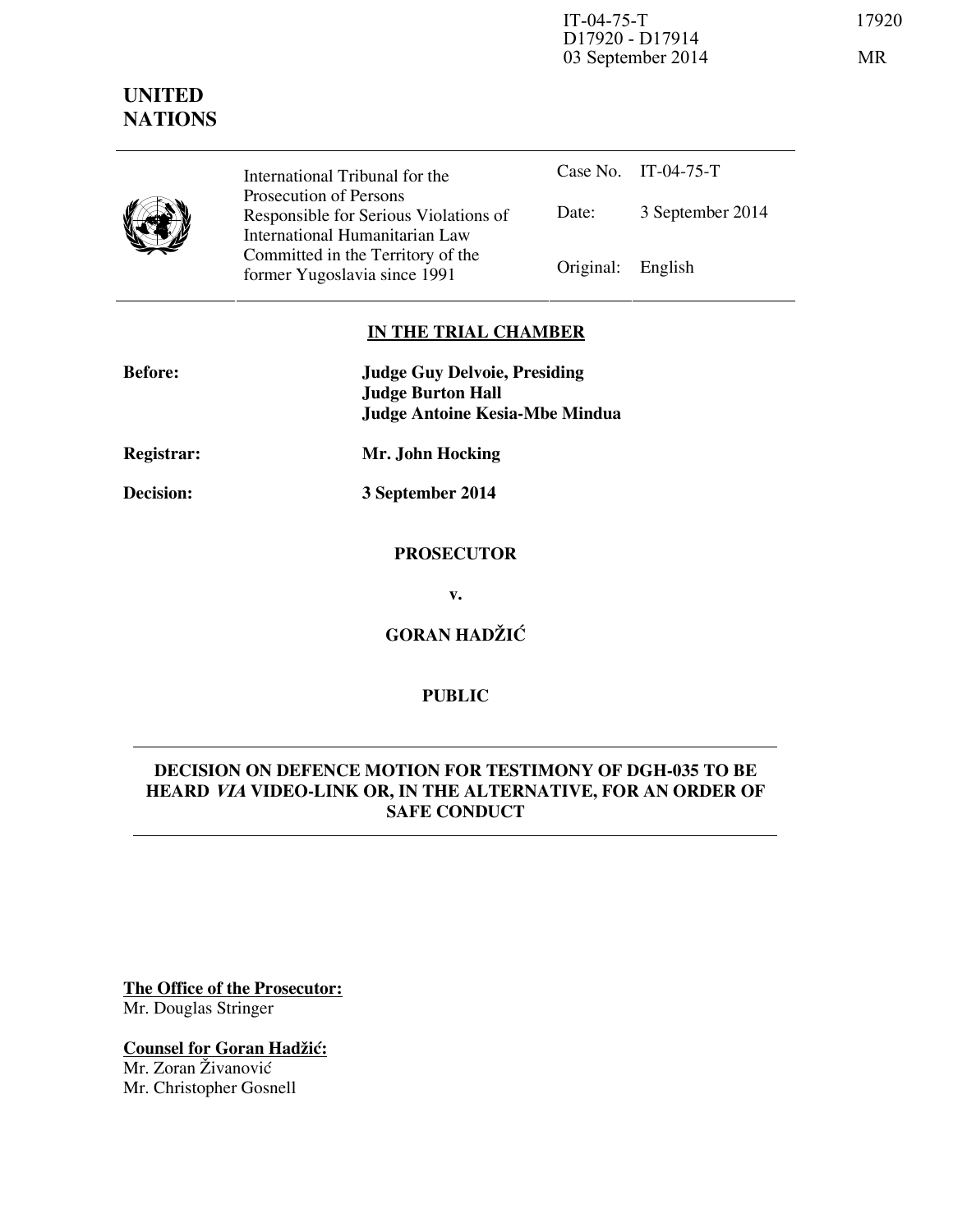1. **THIS TRIAL CHAMBER** of the International Tribunal for the Prosecution of Persons Responsible for Serious Violations of International Humanitarian Law Committed in the Territory of the former Yugoslavia since 1991 ("Tribunal") is seised of the "Defence Motion for Testimony of Borivoje Milinković (DGH-035) to be Heard *via* Video-Link or, in the Alternative, for an Order of Safe Conduct" filed on 24 July 2014 ("Motion"). The Prosecution filed the "Prosecution Response to Defence Motion for Testimony of Borivoje Milinković (DGH-035) to be Heard *via* Video-Link or, in the Alternative, for an Order of Safe Conduct" on 1 August 2014 ("Response"). The Defence filed the "Reply to Prosecution Response to Motion for Testimony of Borivoje Milinković (DGH-035) to be Heard *via* Video-Link or, in the Alternative, for an Order of Safe Conduct" on 7 August 2014. The Defence filed the "Addendum to the Defence Motion for Testimony of Borivoje Milinković (DGH-035) to be Heard *via* Video-Link or, in the Alternative, for an Order of Safe Conduct" on 1 September 2014 ("Addendum").

#### **A. Submissions**

2. In the Motion, the Defence requests that DGH-035's testimony be heard *via* videoconference link pursuant to Rules 73 and 81 *bis* of the Rules of Procedure and Evidence ("Rules").<sup>1</sup> The Defence asserts that the evidence of DGH-035 is sufficiently important to make it unfair to continue without it. Specifically, the Defence submits that DGH-035 has direct knowledge of Goran Hadžić's role in the district government and will give evidence with regard to the inter-relationship between the Territorial Defence and the JNA, the role of Radovan Stojičić, and the JNA's intervention in Dalj in August 1991 and events thereafter.<sup>2</sup> The Defence further submits that DGH-035 is unwilling to come to The Hague to testify out of a fear of arrest during transit.<sup>3</sup> The Defence asserts that the following documents substantiate DGH-035's fear: (a) a Judgement taken *in absentia* against DGH-035 in Croatia in 1992;<sup>4</sup> (b) the website *Veritas*;<sup>5</sup> and (c) the website of the Center for Peace, Non-violence and Human Rights that lists DGH-035 as a defendant.<sup>6</sup> The Defence submits that DGH-035 heard media reports of the arrest of Dragomir Pećanac in The Hague after he was granted an order of safe conduct. It submits that while the circumstances surrounding the arrest of Pećanac are unique, reports of the arrest have raised further concerns for

 $\overline{a}$ 

<sup>1</sup> Motion, paras 1, 14.

<sup>&</sup>lt;sup>2</sup> Motion, para. 8.

<sup>&</sup>lt;sup>3</sup> Motion, para. 9.

<sup>4</sup> Motion, para. 9, *referring to* Rule 65 *ter* number 01216, Judgement of the Osijek Military Court, Republic of Croatia, 29 July 1992.

<sup>5</sup> Motion, para. 9, fn. 6; Addendum, Annex.

<sup>6</sup> Motion, para. 9, fn. 7.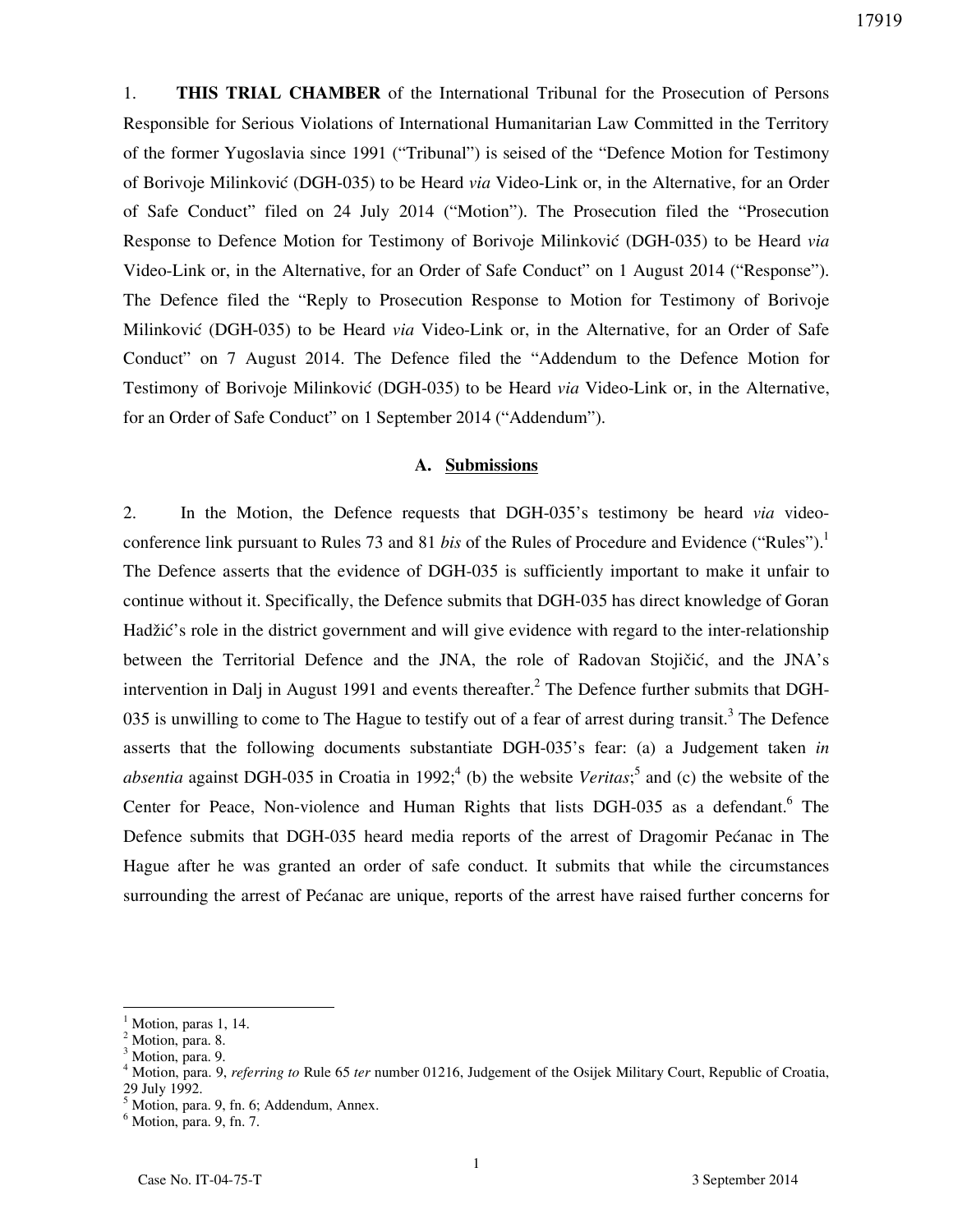DGH-035 about travel to The Hague.<sup>7</sup> Finally, the Defence asserts that no prejudice to the Prosecution will arise from the witness's testimony *via* video-conference link.<sup>8</sup>

3. In the alternative, the Defence requests that DGH-035 be granted an order of safe conduct, asserting that all conditions for such have been met.<sup>9</sup>

4. In the Response, the Prosecution asserts that the Defence fails to demonstrate that DGH-035 is unable, or has good reasons to be unwilling, to come to the Tribunal to give evidence.<sup>10</sup> The Prosecution avers that a fear of arrest by domestic authorities is an argument in favour of an order of safe conduct, but not for testimony *via* video-conference link.<sup>11</sup> The Prosecution further submits that while it does not object in principle to an order of safe conduct for DGH-035, the Defence has not submitted sufficient documentation to satisfy the requisite conditions.<sup>12</sup> The Prosecution notes that the Defence merely lists internet addresses without putting the supporting material before the Chamber and that by doing so it invites the Chamber to seek and rely on material that is outside the record before it. $^{13}$ 

5. In the Reply, the Defence asserts that a fear of arrest, combined with a credible basis for that fear, equates to reasons accepted by other Trial Chambers as satisfying the "good reasons" criteria for testimony *via* video-conference  $\text{link}^{14}$ . The Defence further argues that the "good reason" element is not a requirement for permitting testimony *via* video-conference link and that even if fear of arrest does not constitute a "good reason", the request should still be granted based on the witness's genuine and seriously held concern that he could be arrested if he travels to The Hague.<sup>15</sup> Finally, the Defence asserts that in its request it also relied on documentary evidence that is on the Prosecution's Rule 65 *ter* Exhibit List and that there is no bar to reliance on open source material for procedural matters.<sup>16</sup>

6. On 28 August 2014, the Defence indicated that the expected date of DGH-035's testimony is 11 September  $2014.<sup>17</sup>$ 

 $\overline{a}$ 

- <sup>9</sup> Motion, para. 13.
- <sup>10</sup> Response, para. 1.
- <sup>11</sup> Response, para. 3.
- <sup>12</sup> Response, para. 4.
- <sup>13</sup> Response, para. 4.

<sup>&</sup>lt;sup>7</sup> Motion, para. 10.

<sup>&</sup>lt;sup>8</sup> Motion, para. 12.

 $14$  Reply, para. 2.

 $15$  Reply, para. 4.

<sup>&</sup>lt;sup>16</sup> Reply, paras 5-6.

<sup>&</sup>lt;sup>17</sup> Email from Defence, 28 August 2014.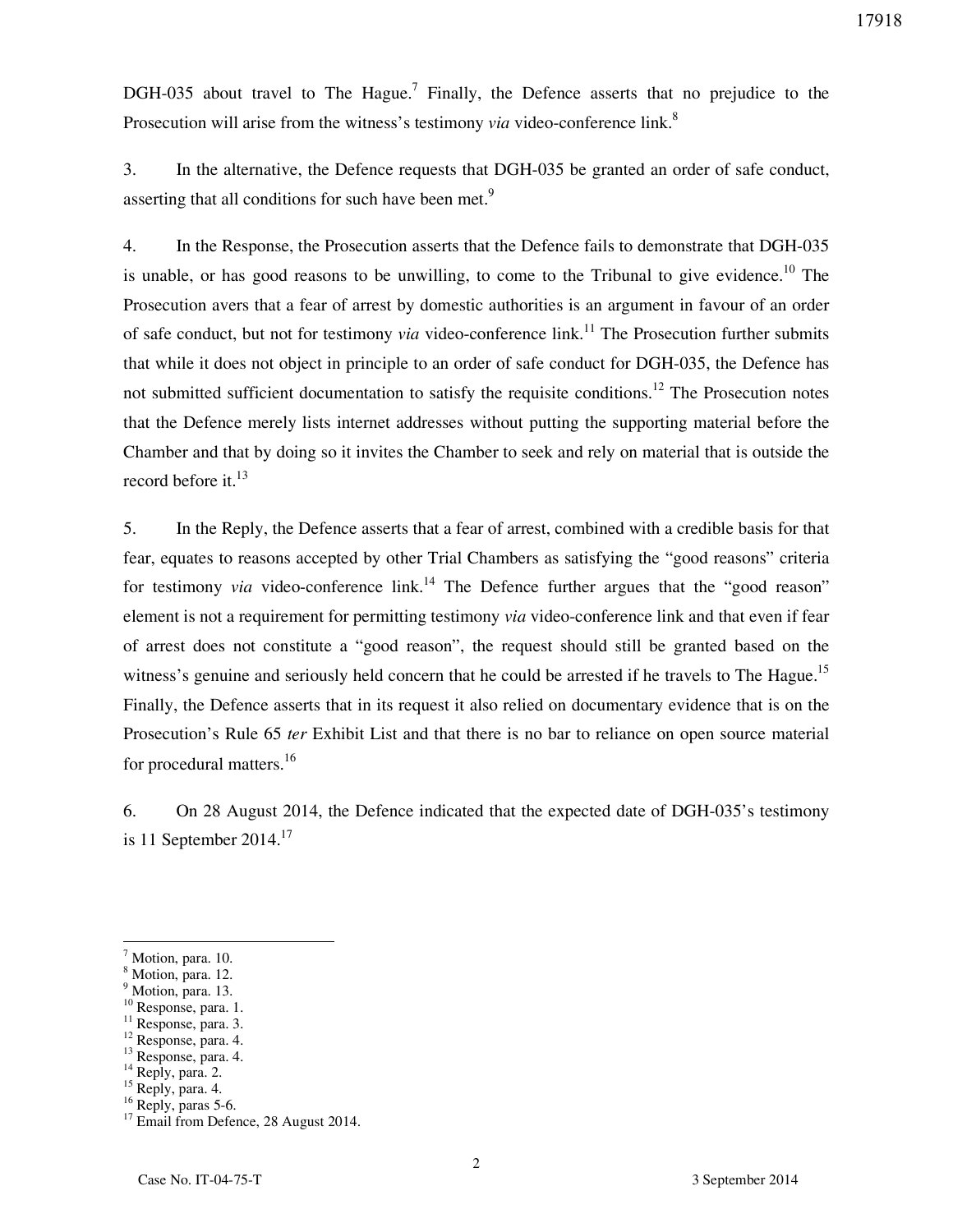#### **B. Applicable Law**

#### 1. Video-Conference Link

7. Rule 81 *bis* of the Rules provides that "[a]t the request of a party or *proprio motu*, a Judge or Chamber may order, if consistent with the interests of justice, that proceedings be conducted by way of video-conference link". A witness may give his or her testimony *via* video-conference link if three criteria are met: (a) the witness must be unable, or have good reasons to be unwilling, to come to the Tribunal; (b) the witness's testimony must be sufficiently important to make it unfair to the requesting party to proceed without it; and (c) the accused must not be prejudiced in the exercise of his or her right to confront the witness.<sup>18</sup> After having considered the above criteria, the Chamber must ultimately determine whether, on the basis of all the relevant considerations, it would be in the interests of justice to grant the request for video-conference link.<sup>19</sup>

#### 2. Safe Conduct

8. Article XVIII of the Headquarters Agreement concluded between the Tribunal and The Netherlands on 27 May 1994 contains the following provisions with regard to "witnesses and experts appearing before the Tribunal":

1. Without prejudice to the obligation of the host country to comply with requests for assistance made, or orders issued by, the Tribunal pursuant to Article 29 of its Statute, witnesses and experts appearing from outside the host country on a summons or a request of the Tribunal or the Prosecutor shall not be prosecuted or detained or subjected to any other restriction of their liberty by the authorities of the host country in respect of acts or convictions prior to their entry into the territory of the host country.

2. The immunity provided for in paragraph 1 above shall cease when the witness or expert having had, for a period of fifteen consecutive days from the date when his or her presence is no longer required by the Tribunal or the Prosecutor, an opportunity of leaving, has nevertheless remained in the territory of the host country, or having left it, has returned, unless such return is on another summons or request of the Tribunal or the Prosecutor.

 $\overline{a}$ <sup>18</sup> *Prosecutor v. Karadžić*, Case No. IT-95-5/18-T, Decision on Prosecution's Motion for Testimony to be Heard via Video-Conference Link, 17 June 2010 ("*Karadžić* Decision"), para. 5; *Prosecutor v. Popovi*ć *et al.*, Case No. IT-05-88- T, Decision on Popović's Motion Requesting Video-Conference Link Testimony of Two Witnesses, 28 May 2008 ("*Popović* Decision"), para. 8; *Prosecutor v. D. Tadić,* Case No. IT-94-1-T, Decision on the Defence Motions to Summon and Protect Defence Witnesses, and on the Giving of Evidence by Video-Link, 26 June 1996, para. 19. *See also Prosecutor v. Gotovina et al*., Case No. IT-06-90-T, Reasons for Decision on Prosecution's Renewed Motion for Evidence of Witness 82 to be Presented via Video-Conference Link from Zagreb and Reasons for Decision on the Request of the Markač Defence to Conduct Cross-Examination in Zagreb, 26 February 2009, para. 17; *Prosecutor v. J. Stanišić and Simatović*, Case No. IT-03-69-T, Decision on Prosecution Motions to Hear Witnesses by Video-Conference Link, 25 February 2010 ("*Stanišić* Decision"), para. 8.

<sup>19</sup> *Karadžić* Decision, para. 6; *Popović* Decision, para. 8; *Stanišić* Decision, para. 8.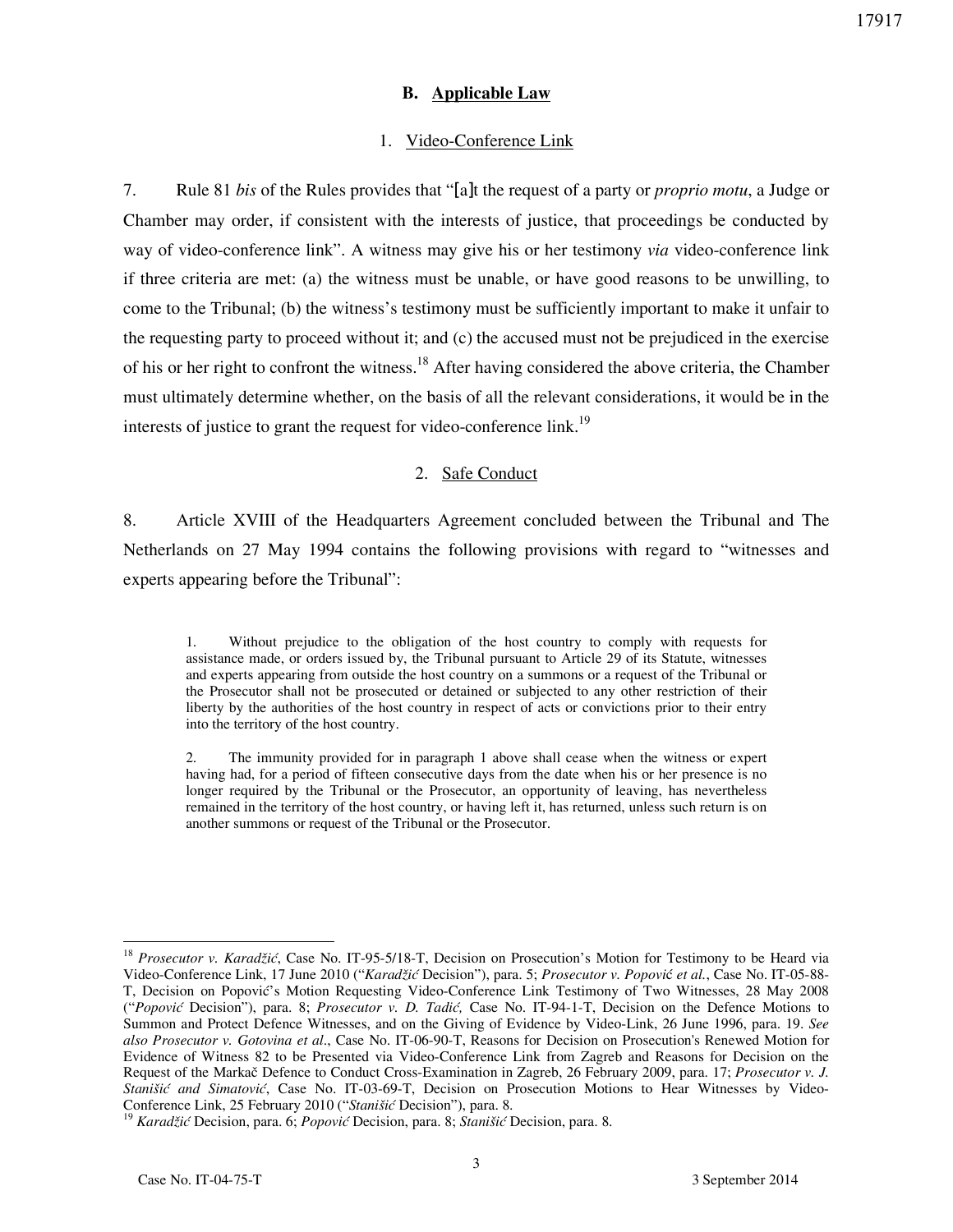3. Witnesses and experts referred to in paragraph 1 above shall not be subjected by the host country to any measure which may affect the free and independent exercise of their functions for the Tribunal. $<sup>2</sup>$ </sup>

9. In the *Tadić* case, it was established that safe conduct, although not explicitly provided for in the Statute of the Tribunal, can be ordered under the general power contained in Rule 54 of the Rules.<sup>21</sup> Safe conduct orders have been issued in cases before the Tribunal with respect to crimes within the jurisdiction of the Tribunal, and when deemed to be in the interests of justice and a fair trial. $^{22}$ 

#### **C. Discussion**

10. The Chamber is satisfied that the testimony of DGH-035 is sufficiently important to make it unfair to the Defence to proceed without it. The Chamber also considers that the Osijek Military Court in Croatia convicted DGH-035 *in absentia* for crimes in relation to his activities in 1991 and sentenced him to 14 years in prison. Specifically, the court found that the actions of DGH-035 and his co-accused "resulted in the death of several people, serious violence, considerable destruction and threat to the security of the Republic [of Croatia]".<sup>23</sup> Further, the Chamber notes that as of August 2014, an article on the website of the Center for Peace, Non-violence and Human Rights, lists DGH-035 as a co-defendant in a case before the Osijek County Court related to the expulsion of non-Serbs from Dalj in April 1992<sup>24</sup> and according to the website *Dokumentaciono Informacioni Centar Veritas* there are outstanding proceedings against DGH-035 in the County Attorney's Office in Osijek.<sup>25</sup> Considering in particular the judgement of the Osijek Military Court, the Trial Chamber is satisfied that the Defence has provided information that substantiates DGH-035's concern that he may be arrested if he travels to The Hague to give evidence.

11. However, under these circumstances, the Chamber is not satisfied that the witness is unable to come to the Tribunal to testify. Rather, the Chamber finds it is in the interests of justice and a fair trial to issue an order of safe conduct for DGH-035 that will enable him to travel to the Tribunal to give evidence without fear of being arrested. The Chamber notes that the arrest of Dragomir

 $\overline{a}$ 

<sup>&</sup>lt;sup>20</sup> Agreement between the United Nations and the Kingdom of The Netherlands Concerning the Headquarters of the International Tribunal for the Prosecution of Persons Responsible for Serious Violations of International Humanitarian Law Committed in the Territory of the former Yugoslavia since 1991, 27 May 1994.

<sup>21</sup> *Prosecutor v. Tadić*, Case No. IT-94-1-T, Decision on the Defence Motions to Summon and Protect Defence Witnesses, and on the Giving of Evidence by Video-Link, 26 June 1996 ("*Tadić* Decision ").<br><sup>22</sup> See Decision on Prosecution Heart Matter of Link, 26 June 1996 ("*Tadić* Decision ").

<sup>22</sup> *See* Decision on Prosecution Urgent Motion for Issuance of Safe Conduct Order for Witness GH-003, 9 October 2012, para. 4; *Tadić* Decision, para. 12.

<sup>&</sup>lt;sup>23</sup> Rule 65 *ter* number 01216, Judgement of the Osijek Military Court, Republic of Croatia, 29 July 1992, pp. 6, 8.

<sup>&</sup>lt;sup>24</sup> Center for Peace, Non-violence and Human Rights, Monitoring war crime trials: Crime in Dalj 2, http://www.centarza-mir.hir/arhiva/index.php.1037.html.

<sup>&</sup>lt;sup>25</sup> Addendum, Annex.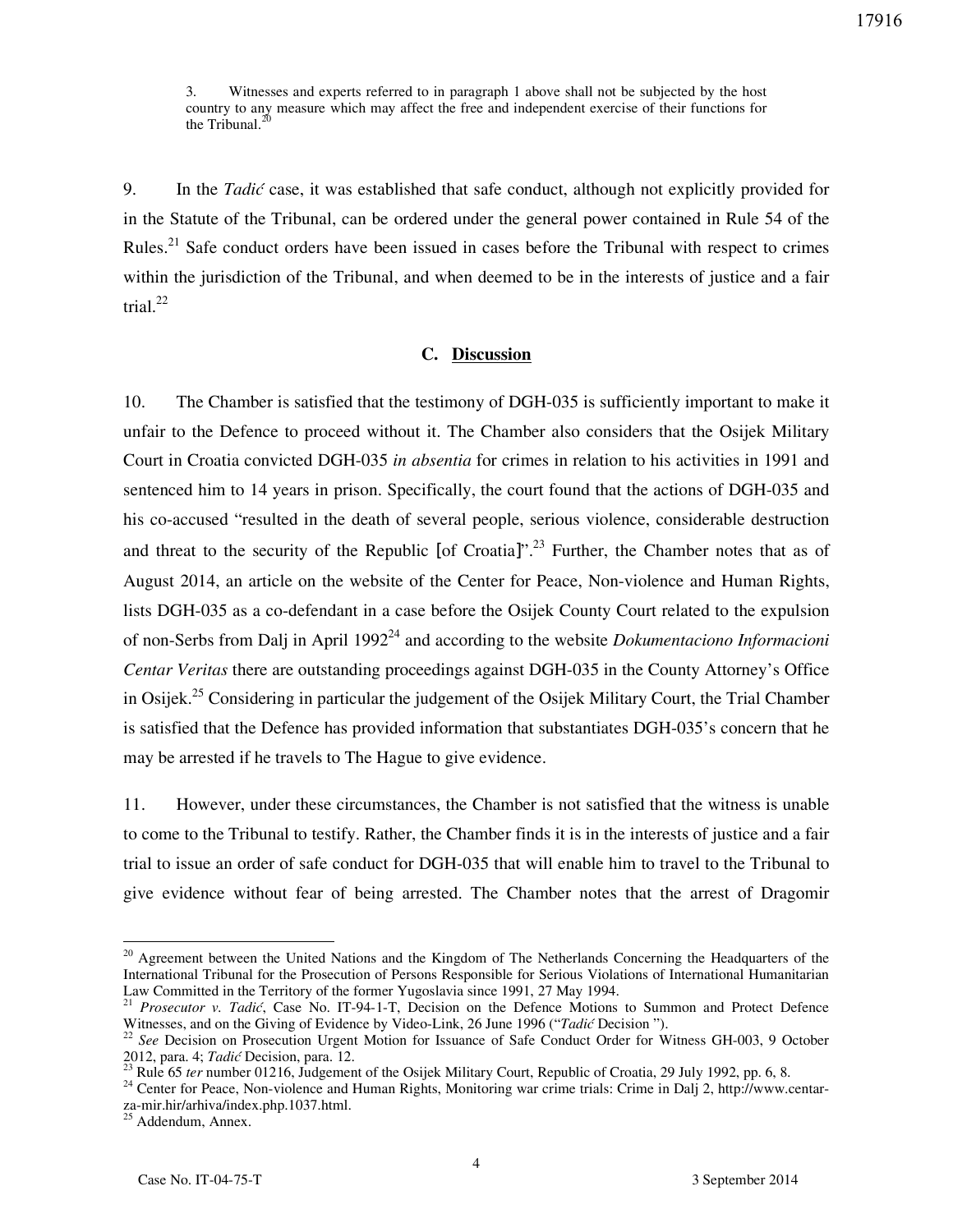Pećanac after having been granted an order of safe conduct was under different circumstances<sup>26</sup> and is not relevant to the present determination.

### **D. Disposition**

12. Accordingly, the Trial Chamber, pursuant to Rules 54 and 81 *bis* of the Rules hereby:

**GRANTS** the Defence leave to file the Reply;

**GRANTS** the Motion, in part;

**ORDERS** safe conduct for witness DGH-035 for his travel to and attendance in The Hague as a witness in this case on the following terms and conditions:

- (a) The witness shall not be prosecuted, detained, or subjected to any other restriction of his liberty while in The Netherlands by the authorities of the host country in respect of acts or convictions prior to his entry into the territory of the host country;
- (b) This safe conduct shall commence for the witness on a date to be scheduled by the Victims and Witnesses Section of the Tribunal, in consultation with the Defence, and will remain applicable only for a period of seven consecutive days from the date when the presence of the witness is no longer required by the Trial Chamber;
- (c) In case of illness that prevents the witness from leaving The Netherlands, the relevant seven-day period will commence when he is again able to travel;
- (d) This safe conduct shall cease when the witness, having had an opportunity to leave The Netherlands for a period of seven consecutive days from the date when his presence is no longer required by the Trial Chamber, has nevertheless remained in The Netherlands or, having left it, has returned;

<sup>26</sup> *Contempt Case of Dragomir Pećanac*, Judgement on Allegations of Contempt, 9 December 2011, paras 2, 4.